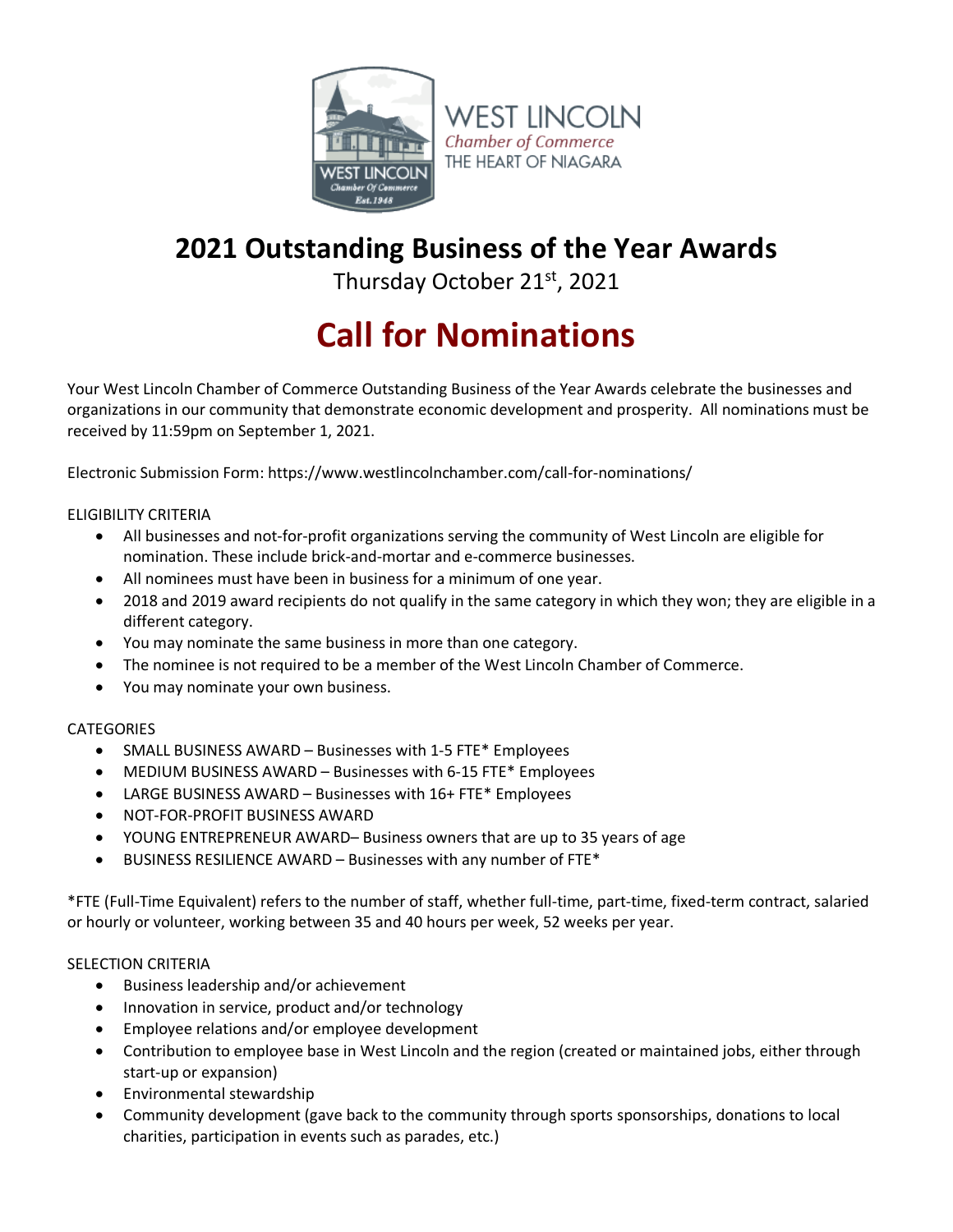• Any other unique achievement or development

## SELECTION PROCESS

- A panel of impartial judges, as appointed by the West Lincoln Chamber of Commerce will select one recipient for each category, in accordance with procedures established by the 2021 Outstanding Business of the Year Awards Committee.
- An eligible award recipient for each category is anticipated. If the panel of judges is unable to recommend an eligible recipient in any particular category, the award will not be presented.

### PRESENTATION OF AWARDS

- Selected finalists and winners will be honoured at the 2021 Outstanding Business of the Year Awards virtual event on Thursday, October 21, 2021 @ 4:30-6:00pm.
- Each award recipient will receive:
	- A complimentary, one-year membership in the West Lincoln Chamber of Commerce
	- An award plaque for display along with a press release to local media with details of their qualification

Which Category are you nominating for? (Circle One)

- Small Business Award Businesses with 1-5 FTE\* Employees
- Medium Business Award Businesses with 6-15 FTE\* Employees
- Large Business Award Businesses with 16+ FTE\* Employees
- Not-for-Profit Business Award
- Young Entrepreneur Award Business Owners that are up to 35 years of age
- Business Resilience Award: Businesses with any number of FTE\*

\*FTE (Full-Time Equivalent) refers to the number of staff, whether full-time, part-time, fixed-term contract, salaried or hourly or volunteer, working between 35 and 40 hours per week, 52 weeks per year.

| Is this a Self-Nomination? *(Circle One) |
|------------------------------------------|
| Yes<br>$\bullet$                         |

• No

If not, is the Business Aware of this Nomination? \*(Circle One)

- Yes
- No

Name of Nominator: \*